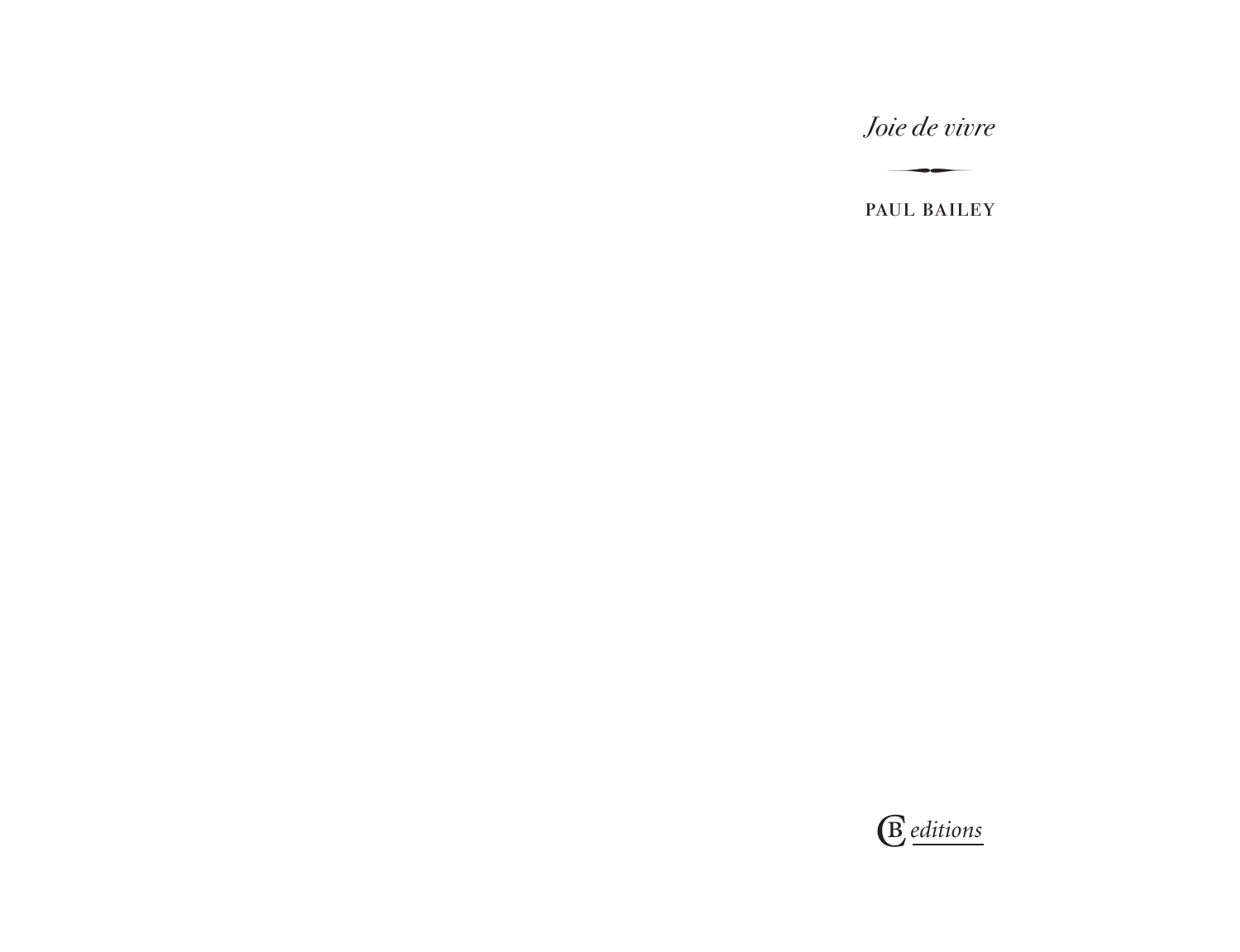For David Perry and Tim Dee *inquisitive spirits*

First published in 2022 by CB editions 146 Percy Road London W12 9QL www.cbeditions.com

All rights reserved

© Paul Bailey, 2022

The right of Paul Bailey to be identified as author of this work has been asserted in accordance with the Copyright, Designs and Patents Act, 1988

Printed in England by Blissetts, Brentford, TW8 9EX

ISBN 978–1–909585–45–4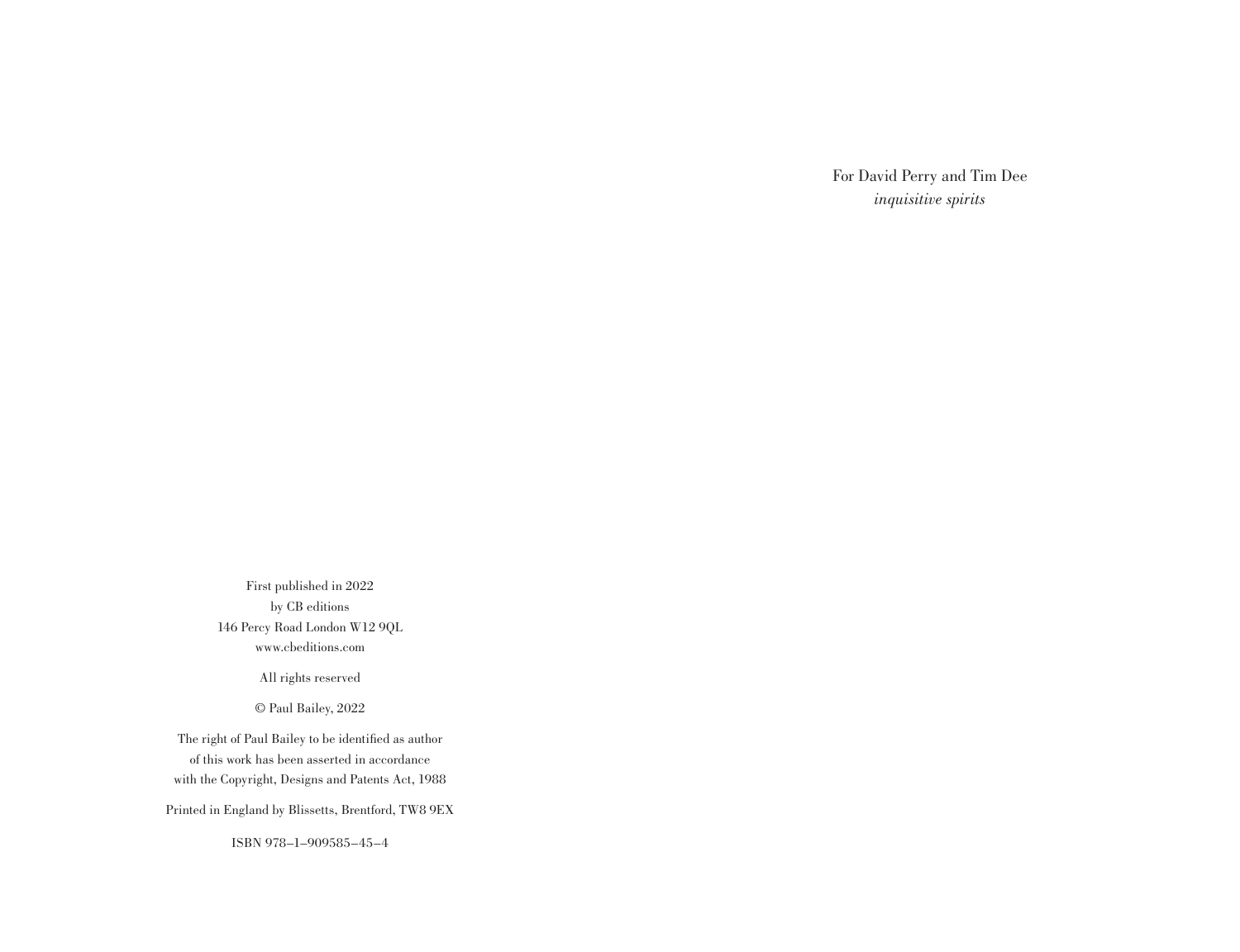It was one of those bleak days when you just wonder what you're on earth for in the first place and why you're going to so much trouble to stay here.

> – Georges Simenon, *Maigret at Picratt's*, translated by William Hobson

I have passed all my days in London . . . the innumerable trades, tradesmen, coaches, wagons, playhouses, all the bustle and wickedness round about Covent Garden, the very women of the Town, the Watchmen, drunken scenes, rattles – life awake, if you awake, at all hours of the night. I often shed tears in the motley Strand from fullness of joy at so much Life.

– Charles Lamb in a letter to William Wordsworth, declining an offer to visit Cumberland, 1801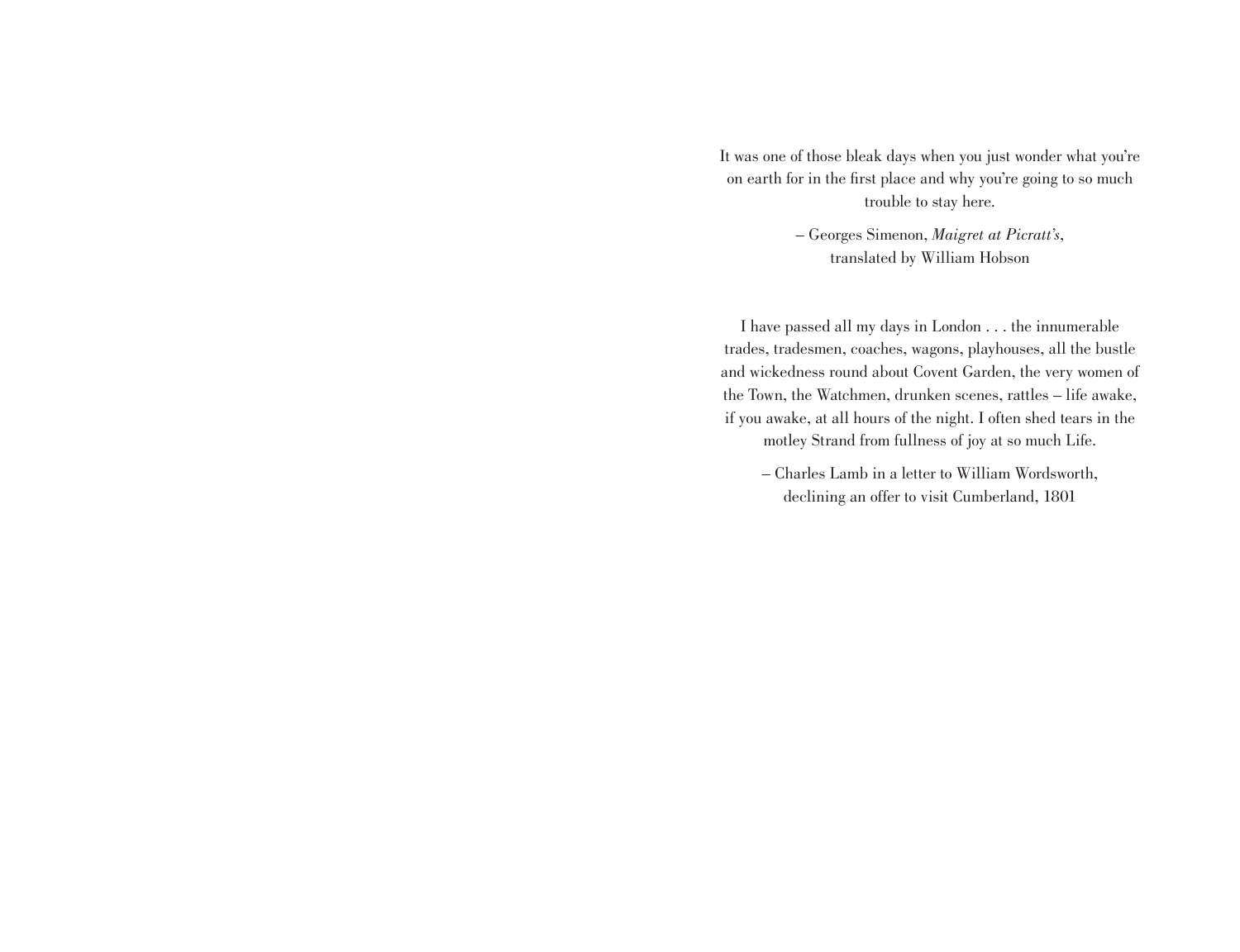#### acknowledgements

Some of these poems first appeared in the *New Statesman*, the *Guardian* ('Poem of the Week') and *Salmagundi* (US).

My special thanks are due to Georgina Hammick, Michèle Roberts, Lindesay Irvine, Benedict Warren and Sandro Melani.

| For J.                | 1                        |
|-----------------------|--------------------------|
| Joie de vivre         | 3                        |
| Dawning               | $\overline{4}$           |
| The Wanderer          | 5                        |
| Snapshot              | $\overline{\mathcal{L}}$ |
| Wartime               | 8                        |
| Rejuvenation          | 9                        |
| Homecoming            | 10                       |
| Afterwards            | 11                       |
| Bouquet               | 12                       |
| <b>Spring Flowers</b> | 13                       |
| Legacies              | 14                       |
| Speechless            | 15                       |
| Trojan                | 16                       |
| Charity               | 18                       |
| Provision             | 19                       |
| Dead Letter           | 20                       |
| The Staff of Life     | 21                       |
| Pilgrimage            | 22                       |
| Serenity              | 23                       |
| Raised by Hand        | 24                       |
| <b>Tar Brush</b>      | 25                       |
| Reflective            | 26                       |
| <b>Bestowal</b>       | 27                       |
| Parting               | 28                       |
| Sparrowhawk           | 29                       |
| Dora's Dinner Party   | 30                       |
| In Winter             | 32                       |
| Transport             | 34                       |
| Employment            | 36                       |
| Show Business         | 38                       |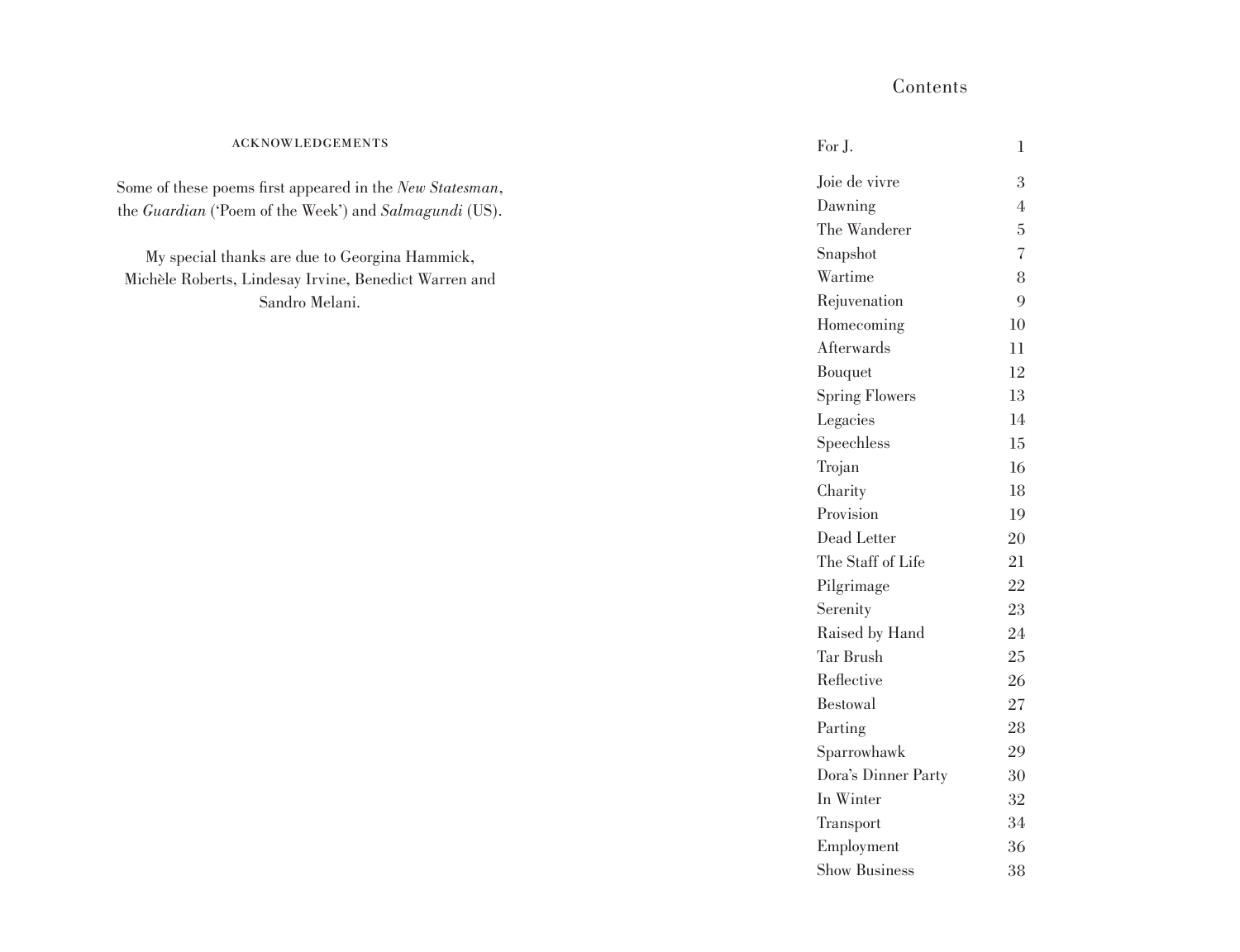| Philosophical     | 40  |
|-------------------|-----|
| Paolo's Leap      | 44  |
| Nocturnal         | 4.5 |
| Goodness          | 46  |
| Shopping          | 48  |
| Gathering         | 50  |
| Fabulous          | 51  |
| Performances      | 52  |
| To Sadie          | 55  |
| Curriculum Vitae  | 58  |
| Lost              | 59  |
| Levelling         | 60  |
| Maternal (1984)   | 61  |
| Corporeal         | 62  |
| Transplant        | 63  |
| Renown            | 64  |
| Aqueous           | 65  |
| Poem              | 66  |
| The Lollipop Man  | 67  |
| Devotion          | 70  |
| Cookery           | 71  |
| Jordanian         | 72  |
| Heavenwards       | 74  |
| Lateness          | 75  |
| Absence           | 76  |
| Finale            | 77  |
| <b>Askew Road</b> | 78  |
| Bacchanal         | 80  |
| Cemetery          | 81  |
| Drought           | 82  |
| 1939              | 83  |
|                   |     |

# For J.

Our love's defined by laughter now. The sound of it warms us. It fills the house on our happiest days. You'd never guess, if you chanced upon us, that once we had sorrowing grief in common.

November 28, 2020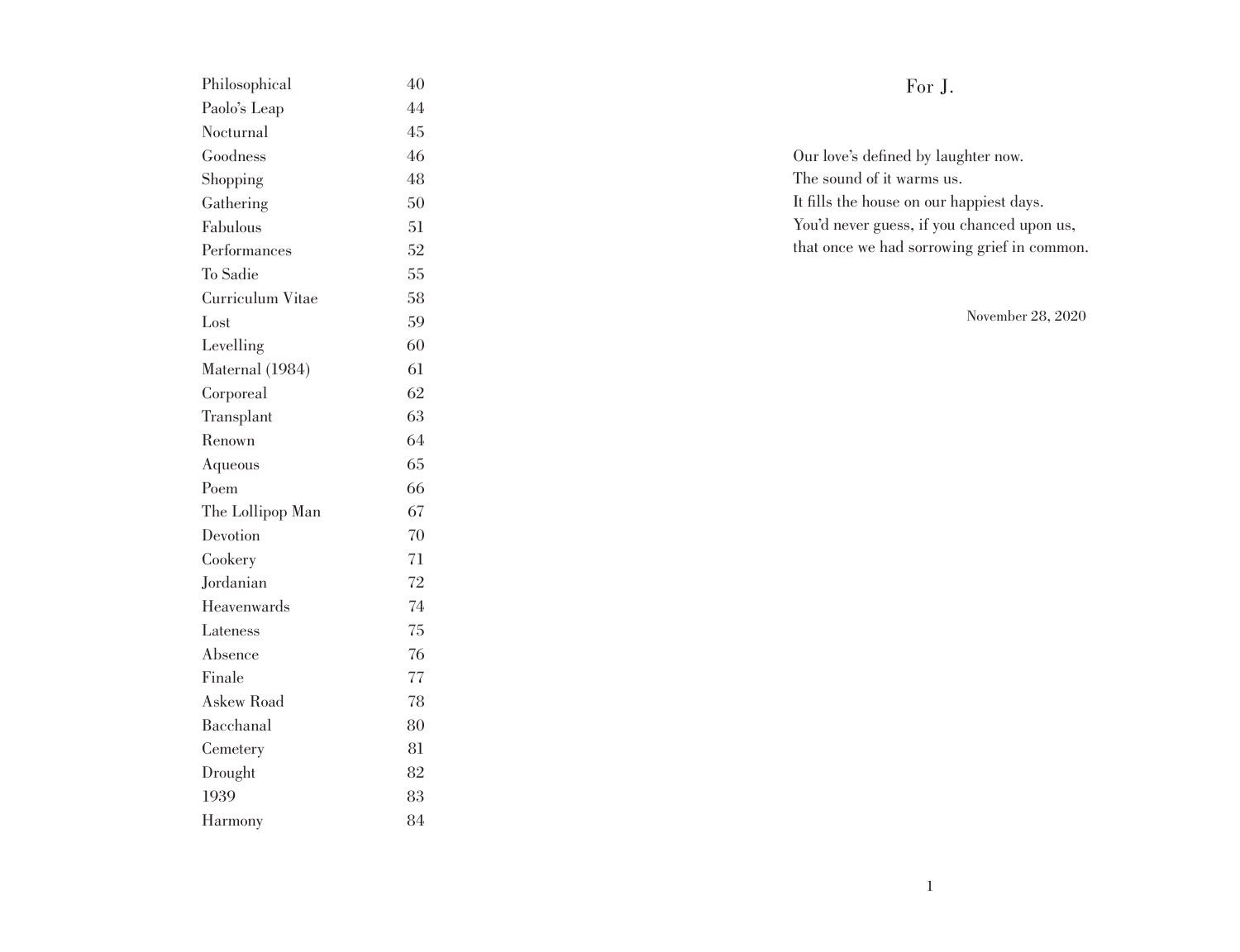# Joie de vivre

I have a battery that keeps me ticking. I think I take at least twenty pills a day. I laugh when I can and weep when I must. I love and am loved. Oh, it ought to become a psalm, this catalogue I'm setting down with measured sorrow and delight in the very first hour of an April morning.

It's All Fools' Day right now. I listen to my waste making its way into the stoma that I've had to wear for ten confusing months and almost marvel at the sound it's making.

My body's not what it was. It's been opened up and put back together too many discomforting times. It seems a stranger to me when I need to look at it.

There are hyacinths and tulips in the garden and a few distraught daffodils and the untrustworthy camellia's about to blossom.

April 1, 2020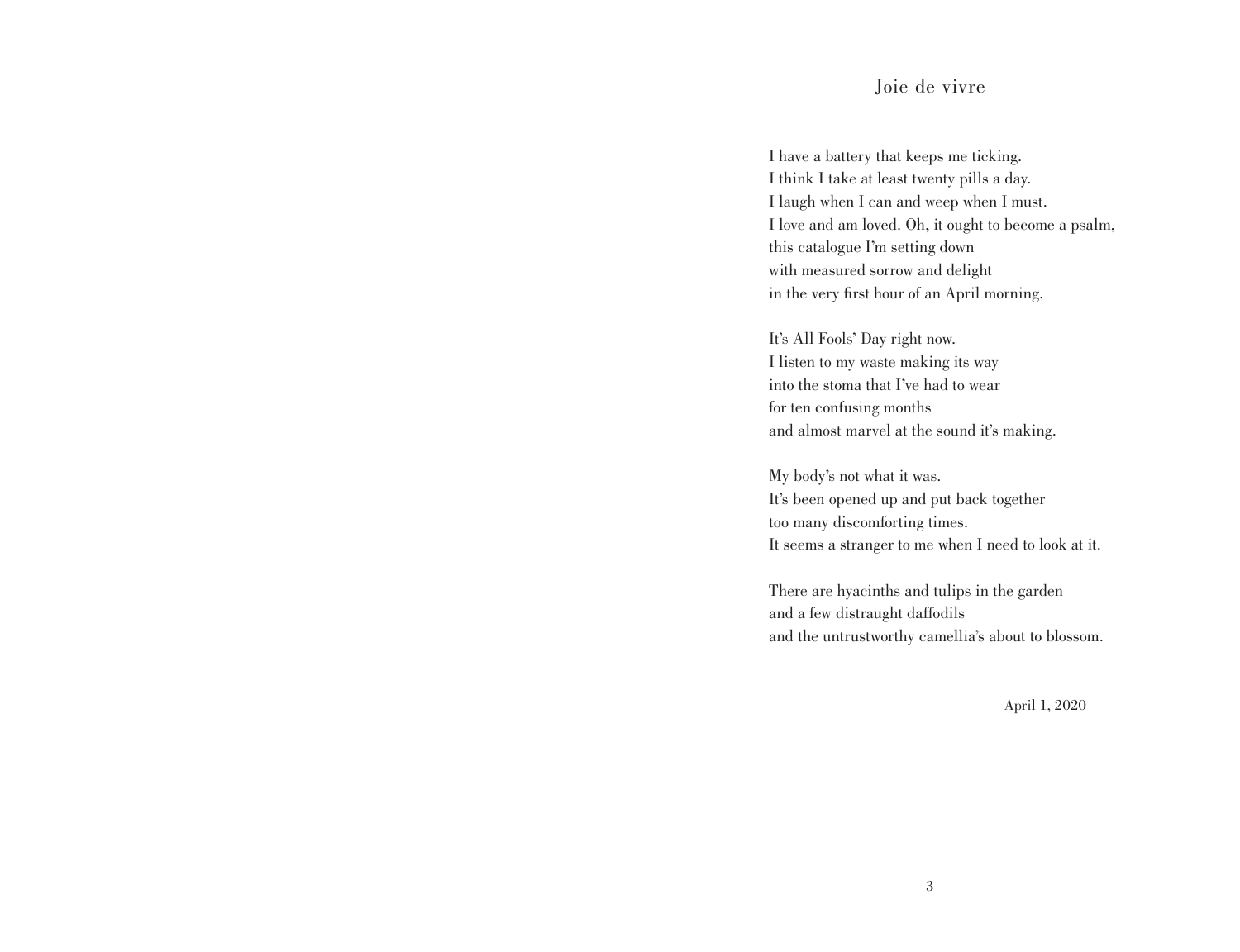# Dawning

I awoke this morning curled like a foetus.

It was as if I'd been encased again – dependent upon my mother's breath on some invisible winter's day before I was hauled out into a world of startling light I was hesitant to enter

but which now, many seasons later, I am reluctant to leave.

#### The Wanderer

At first, I thought he was setting off for work each morning, but as the years went by I came to realise that the man who was customarily dressed in black and never without a cigarette had no job to go to. He was walking with a purpose to nowhere in particular.

It continues to be his destination, although his stride remains purposeful. There's determination in his features as he marches forward, stabbing at his mouth with the cigarette he has recently lit from the glow of its predecessor. On he goes, up and down the streets of the neighbourhood, before returning to the house five doors from mine where he rents a flat or a furnished room, perhaps.

I have often wondered where and how he acquires his money, because smoking to excess is a costly habit. It could be that he was left a substantial sum by a parent or relative which he has invested wisely and that his stark manner of living belies his wealth. I have met shabbily dressed rich people, but none of them seemed as self-contained as he is. It's as if the world around him is a mere backdrop to his overriding concern of walking with fortitude in a series of circles.

Or so I imagined, or persuaded myself to believe, until last July, when I saw him in what, for me, was a surprising situation. The strange individual I had been observing for over a decade from the vantage of my writing table by the window had stopped in the street and was talking to someone. I was returning from the dentist, I remember, and had not anticipated what was happening. I began to walk at a slower pace as I approached the man with the perpetual cigarette and the chic young woman, whose work involves meetings with gentlemen callers during the course of the day, and discovered that they were speaking Polish, he with conspicuous animation. She was holding her pampered toy dog to her generous bosom and was laughing loudly at something he'd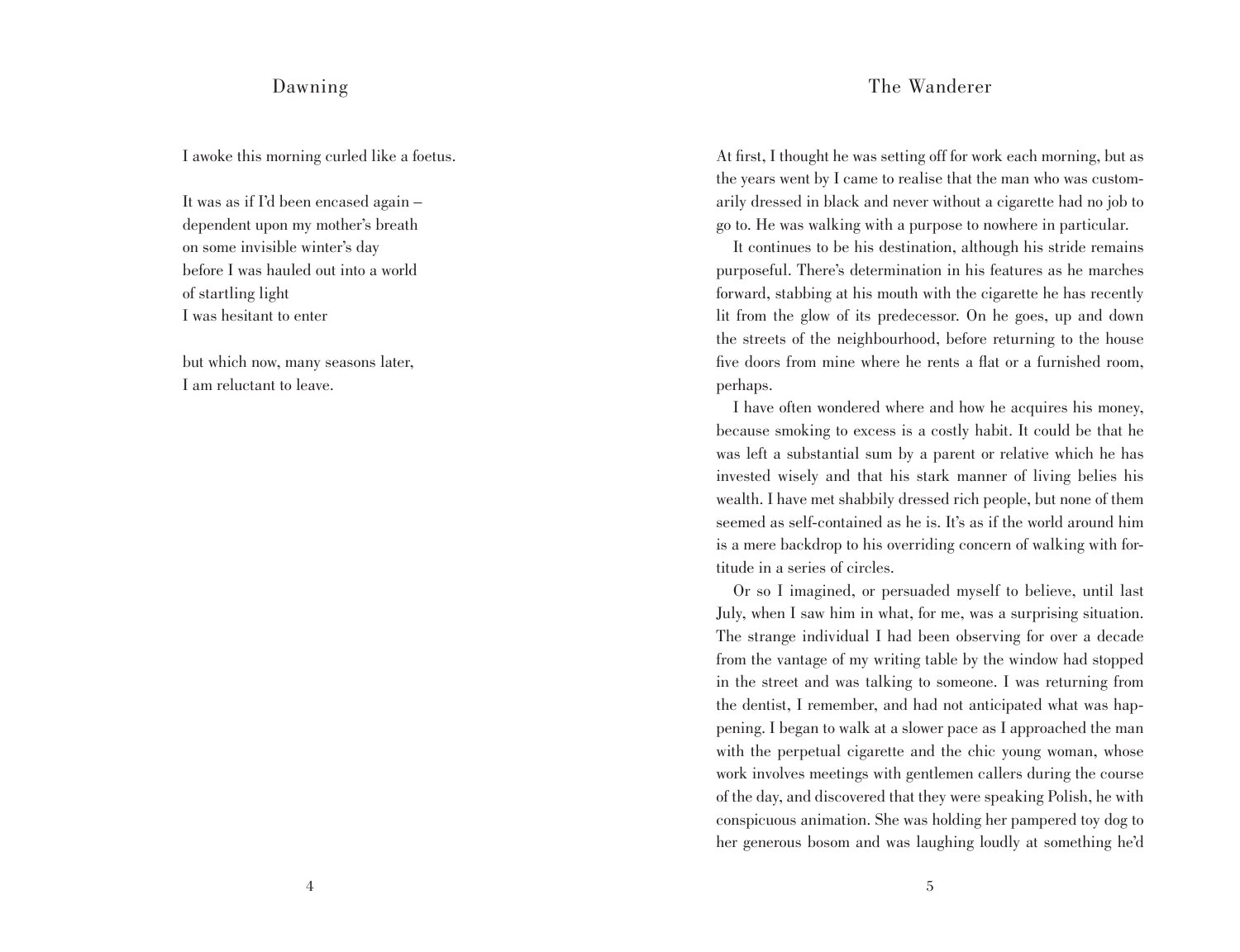said. He was laughing, too, between puffs, and his eyes, usually so indifferent to the passing scene, were glittering. I was startled, I admit, by this sudden, spontaneous display of happiness. I was tempted for a second to greet them in their language and add something inconsequential about the lovely weather, but caution prevailed and I walked on, their laughter continuing behind me.

It's October now, and the steadfast walker is as he always was before that hot summer afternoon. He looks like Raskolnikov again. The constant rain of the past few days hasn't deterred him. He has a hooded black jacket and even an umbrella. There's no hint of subdued or forthcoming laughter in his haggard face. He is himself once more, or so I care to imagine – the solitary mystic with the absurd ambition to walk onwards and ever onwards towards something on the horizon only he can see.

# Snapshot *For Georgina Hammick*

Someone has taken a photograph of them on a Sunday afternoon, I imagine, in a London park.

She's wearing a cloche hat. He's in his shirtsleeves, looking almost happy, sitting beside her on the summer grass.

Who took the picture? A friend, or an obliging stranger, nearly a century ago?

The woman's my mother and the almost-happy man, smiling rather against his will, is her husband-to-be.

She would learn, in their twenty years of marriage, that almost-happiness was the best they could ever bargain for.